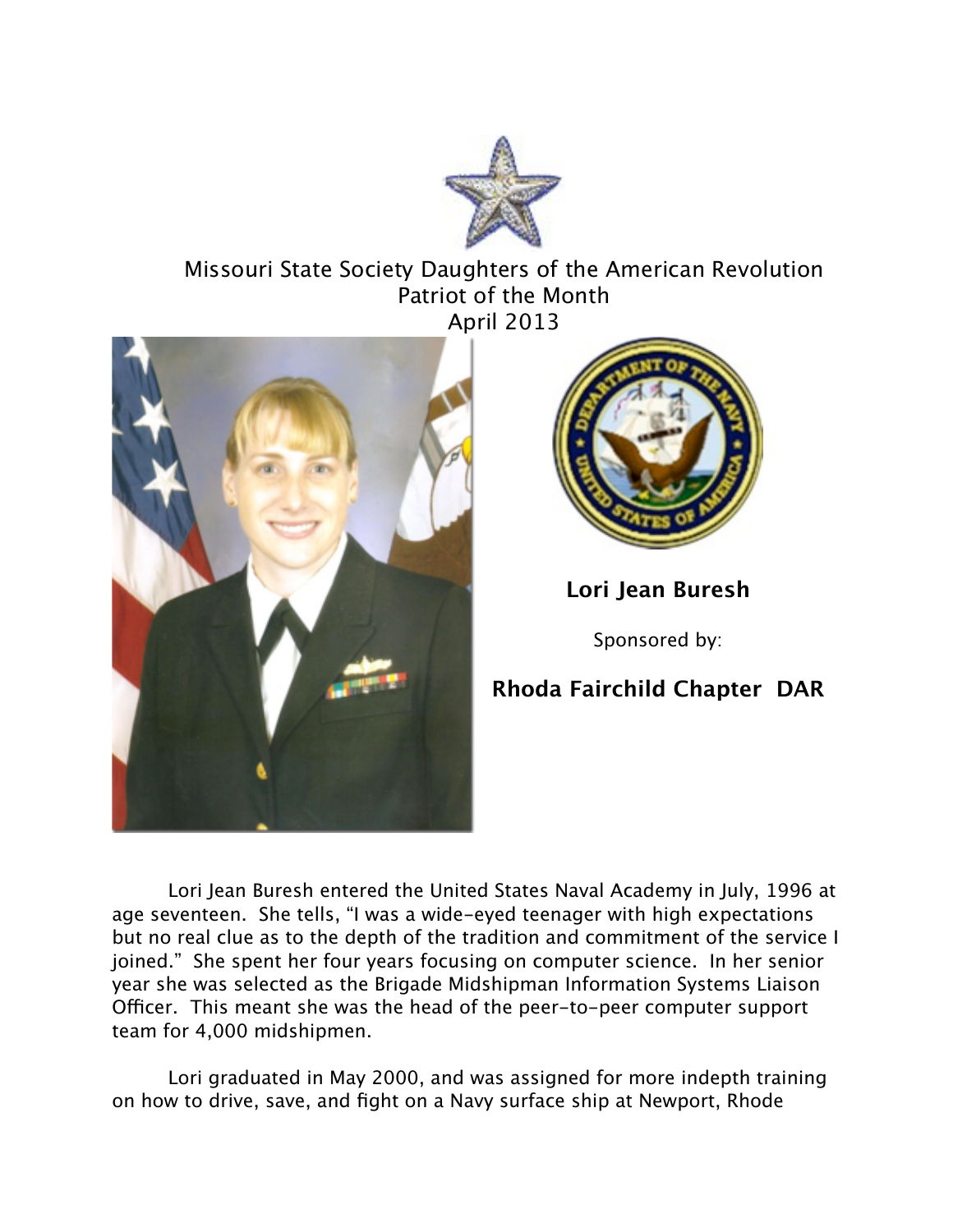Island. In December 2000 she reported to her first--and ultimately only ship, the USS Oak Hill (LSD-51). Her assignment was to be the First Division Officer where she was responsible for the traditional sailors and the Boatswain (Bosun) Mates or BM's. Again she says, "Nothing happens on a ship without the BMs and they taught me to work hard and play hard, which is exactly what every brand new Ensign needs in the Navy!" After about eight months Lori qualified as a Surface Warfare Officer and transitioned to the Combat Information Center Officer (CICO). As the CICO she was in charge of planning operations instead of executing them and she gained a more strategic view instead of a tactical one for the ship.

At the start of 2003 Lori became the Navigator for the Oak Hill and was directly responsible for getting the ship where it needed to go. With her navigation experience she quite naturally became interested in Meteorology and was transferred to the Naval Atlantic Oceanography and Meteorological Center. While there she forecasted weather, pressure systems, hurricane paths, and ship routing.

Awards and Medals she has earned:

Surface Warfare Officer 2001 LSD Shiphandler of the Year 3 Navy Achievement Medals Navy/Marine Corps Unit Commendation Medal Sea Service Deployment Medal Global War on Terrorism Expeditionary Medal Global War on Terrorism Service Medal National Defense Medal Expert Rifleman Expert Pistol

Lori resigned her commission in August, 2004. She is currently CEO of The Professional Development Team, a leadership training and business coaching company. With eight years of IT support and knowledge she is in the final semester of her master's degree in computer information systems.

Lori is married to Mark Buresh, Retired Navy Senior Chief who served on submarines. They have a daughter, Elizabeth and son, William. Lori is involved with the Rotary Club, is the Naval Academy Blue and Gold Officer for Southwest Missouri, and is a youth leader and Sunday School leader for the Good Shepherd Lutheran Church.